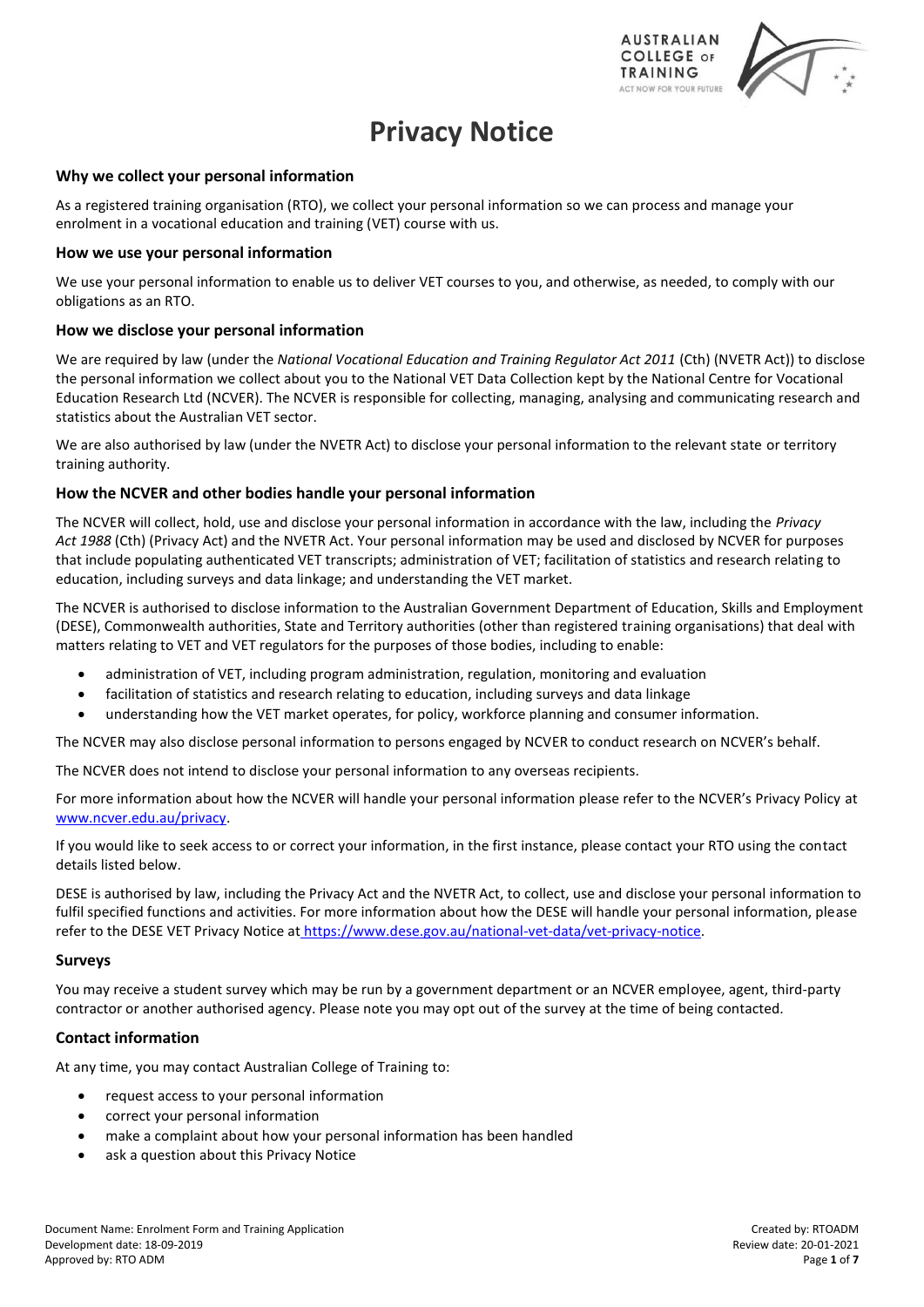

# **Disability supplement**

#### **Introduction**

The purpose of the Disability supplement is to provide additional information to assist with answering the disability question.

#### **If you indicated the presence of a disability, impairment or long-term condition, select from the following list:**

Disability in this context does not include short-term disabling health conditions such as a fractured leg, influenza, or corrected physical conditions such as impaired vision managed by wearing glasses or lenses.

#### '11 — Hearing/deaf'

Hearing impairment is used to refer to a person who has an acquired mild, moderate, severe or profound hearing loss after learning to speak, communicates orally and maximises residual hearing with the assistance of amplification. A person who is deaf has a severe or profound hearing loss from, at, or near birth and mainly relies upon vision to communicate, whether through lip reading, gestures, cued speech, finger spelling and/or sign language.

#### '12 — Physical'

A physical disability affects the mobility or dexterity of a person and may include a total or partial loss of a part of the body. A physical disability may have existed since birth or may be the result of an accident, illness, or injury suffered later in life; for example, amputation, arthritis, cerebral palsy, multiple sclerosis, muscular dystrophy, paraplegia, quadriplegia or post-polio syndrome.

#### '13 — Intellectual'

In general, the term 'intellectual disability' is used to refer to low general intellectual functioning and difficulties in adaptive behaviour, both of which conditions were manifested before the person reached the age of 18. It may result from infection before or after birth, trauma during birth, or illness.

#### '14 — Learning'

A general term that refers to a heterogeneous group of disorders manifested by significant difficulties in the acquisition and use of listening, speaking, reading, writing, reasoning, or mathematical abilities. These disorders are intrinsic to the individual, presumed to be due to central nervous system dysfunction, and may occur across the life span. Problems in self-regulatory behaviours, social perception, and social interaction may exist with learning disabilities but do not by themselves constitute a learning disability.

#### '15 — Mental illness'

Mental illness refers to a cluster of psychological and physiological symptoms that cause a person suffering or distress and which represent a departure from a person's usual pattern and level of functioning.

#### '16 — Acquired brain impairment'

Acquired brain impairment is injury to the brain that results in deterioration in cognitive, physical, emotional or independent functioning. Acquired brain impairment can occur as a result of trauma, hypoxia, infection, tumour, accidents, violence, substance abuse, degenerative neurological diseases or stroke. These impairments may be either temporary or permanent and cause partial or total disability or psychosocial maladjustment.

#### '17 — Vision'

This covers a partial loss of sight causing difficulties in seeing, up to and including blindness. This may be present from birth or acquired as a result of disease, illness or injury.

#### '18 — Medical condition'

Medical condition is a temporary or permanent condition that may be hereditary, genetically acquired or of unknown origin. The condition may not be obvious or readily identifiable, yet may be mildly or severely debilitating and result in fluctuating levels of wellness and sickness, and/or periods of hospitalisation; for example, HIV/AIDS, cancer, chronic fatigue syndrome, Crohn's disease, cystic fibrosis, asthma or diabetes.

#### $'19 -$ Other'

A disability, impairment or long-term condition which is not suitably described by one or several disability types in combination. Autism spectrum disorders are reported under this category.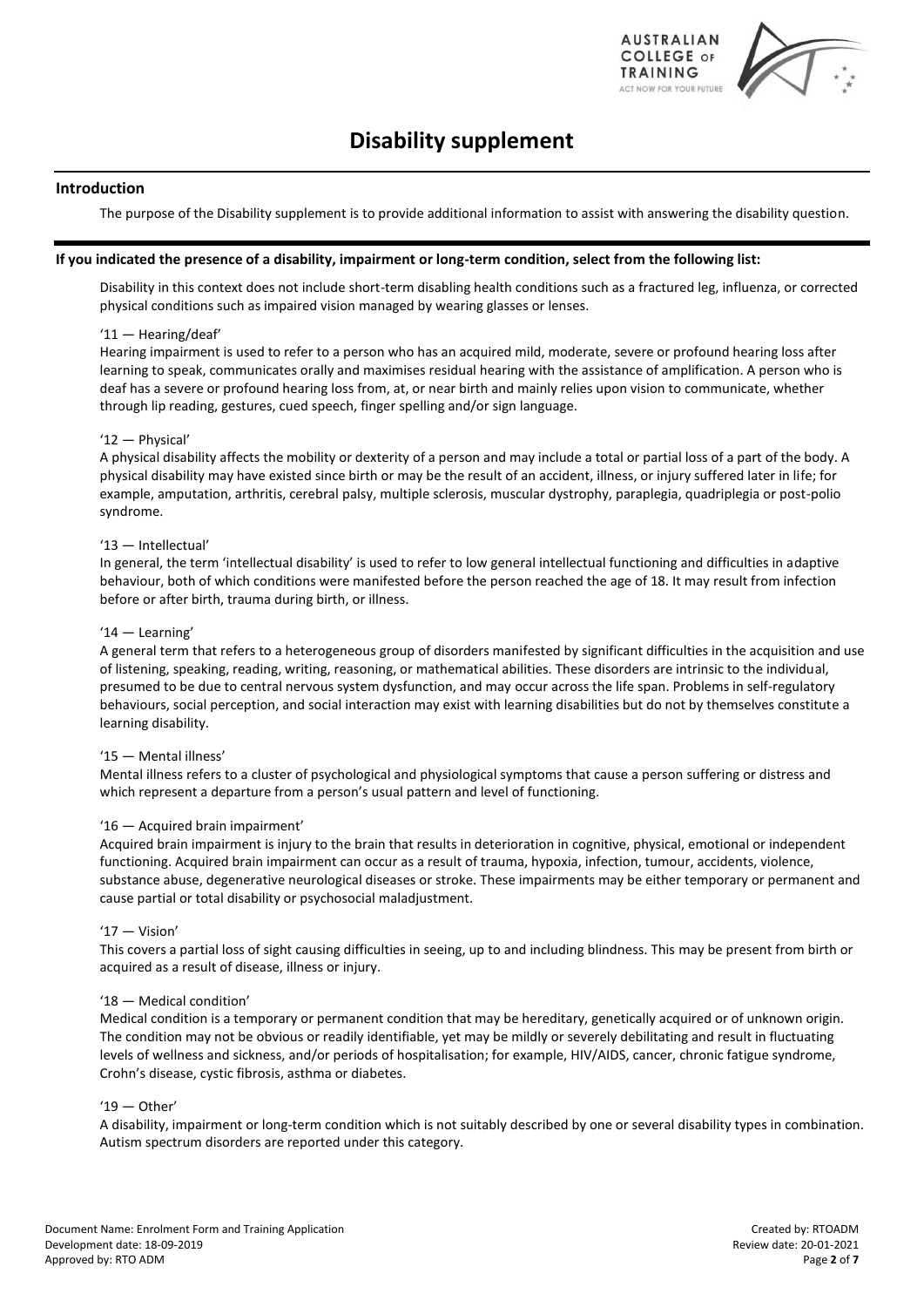

# **Student Enrolment Form**

**Please answer all questions on this Enrolment Form, using Blue or Black pen only. Please write clearly.**

## **1. COURSE DETAILS New enrolment** *(first time enrolment)* **Re-enrolment** *(enrolled previously with College)*

| <b>Qualification Code or Unit of</b><br><b>Competency Code:</b> | Name of Qualification, Unit/s of Competency, Skill Set or Short Course: |                    |  |
|-----------------------------------------------------------------|-------------------------------------------------------------------------|--------------------|--|
|                                                                 |                                                                         |                    |  |
| <b>Course Duration:</b>                                         |                                                                         | <b>Start Date:</b> |  |
| Employer:                                                       |                                                                         | <b>Job Title:</b>  |  |

## **2. PERSONAL DETAILS**

*\** Please write the name that you used when you applied for your Unique Student Identifier (USI), including any middle names. If you do not yet have a USI and want Australian College of Training to apply for a USI on your behalf, **you must write your name, including any middle names, exactly as written in the identity document** you choose to use for this purpose.

| Title:                           | $\square$ Miss |   | $\square$ Ms | $\square$ Mrs $\square$ Mr | $\Box$ Other |                        |   |  |  |  |
|----------------------------------|----------------|---|--------------|----------------------------|--------------|------------------------|---|--|--|--|
| <b>First Name:</b>               |                |   |              |                            |              | <b>Middle Name:</b>    |   |  |  |  |
| <b>Family Name</b><br>(Surname): |                |   |              |                            |              | <b>Preferred Name:</b> |   |  |  |  |
| Date of Birth:                   | D              | D | <b>MONTH</b> |                            | Y            |                        | V |  |  |  |
| Gender:                          | $\square$ Male |   |              | Female<br>$\Box$           | Other        |                        |   |  |  |  |

# **3. CONTACT DETAILS**

\* Please provide the physical address (street number and name **not** post office box) where you usually reside rather than any temporary address at which you reside for training, work or other purposes

| <b>Work Phone:</b>                                  |        | <b>Mobile:</b>        |  |
|-----------------------------------------------------|--------|-----------------------|--|
| Email:                                              |        |                       |  |
| <b>Unit Number:</b>                                 |        | <b>Street Number:</b> |  |
| <b>Street Name:</b>                                 |        | Suburb:               |  |
| State:                                              |        | <b>Postcode:</b>      |  |
| <b>Postal Address: (if</b><br>different from above) | PO Box | Suburb:               |  |
| State:                                              |        | Postcode:             |  |

## **4. VET RELATED DETAILS**

| In which country were you born?                     | $\Box$ Australia<br>$\Box$ Other – please specify |
|-----------------------------------------------------|---------------------------------------------------|
| What is the name of the town or city you were born? |                                                   |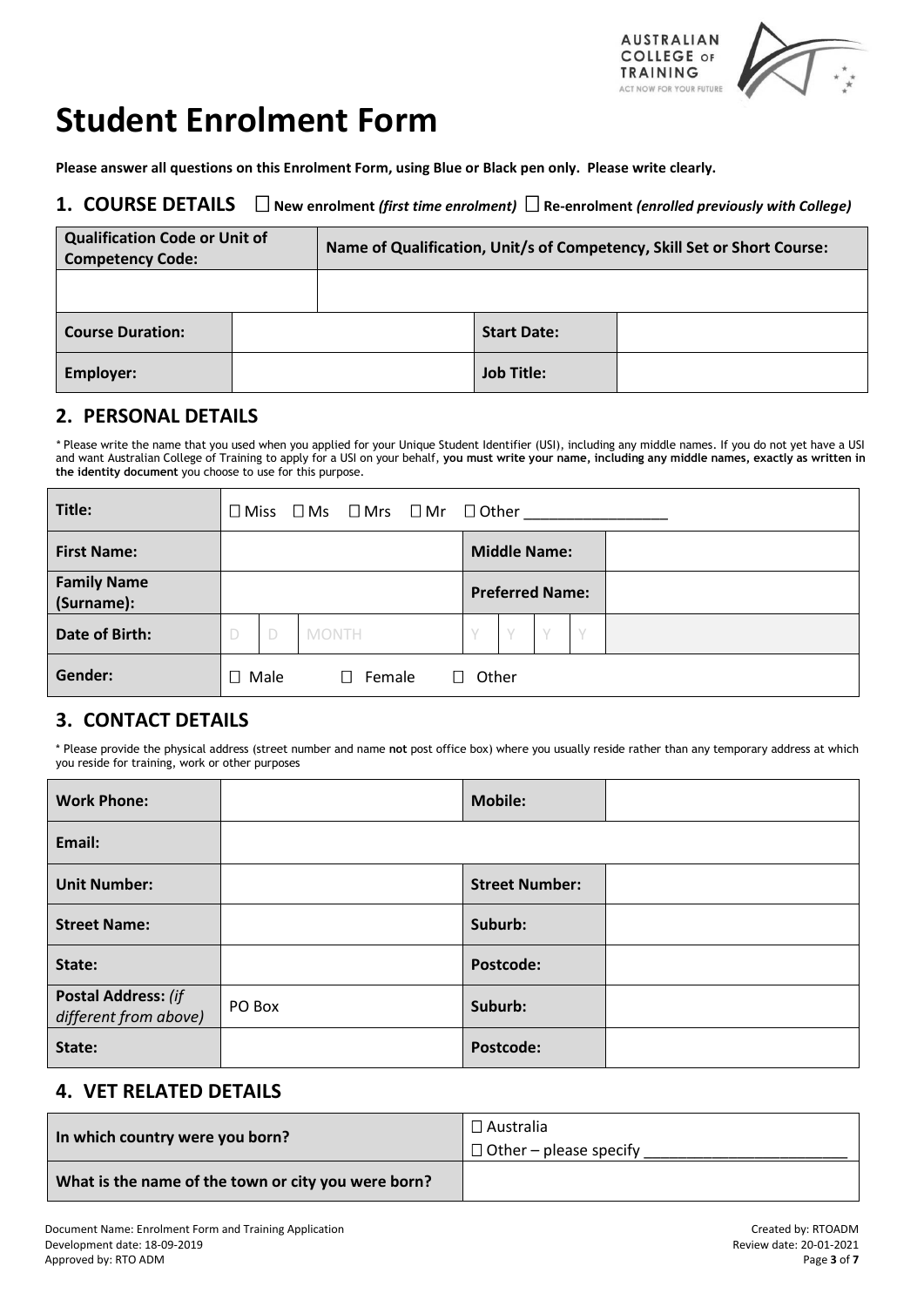

|                                                                                                                                      | Are you of Aboriginal or Torres Strait Islander origin?                                                                | □ Torres Strait Islander<br>$\Box$ No<br>$\Box$ Aboriginal                                                                                                                                                                                                             |  |  |  |
|--------------------------------------------------------------------------------------------------------------------------------------|------------------------------------------------------------------------------------------------------------------------|------------------------------------------------------------------------------------------------------------------------------------------------------------------------------------------------------------------------------------------------------------------------|--|--|--|
| <b>Citizenship Status:</b>                                                                                                           | $\square$ Australian Citizen<br>□ Visa Holder (specify type_                                                           | □ Australian Permanent Resident<br>□ NZ Citizen<br>) □ Overseas-no Visa or citizenship                                                                                                                                                                                 |  |  |  |
| <b>Employment Status:</b>                                                                                                            | $\Box$ Full-time employee<br>$\Box$ Self-employed (not employing others)<br>$\Box$ Unemployed (Seeking part-time work) | □ Part-time employee<br>$\Box$ Self-employed (employing others)<br>$\Box$ Employed (Unpaid worker in family business) $\Box$ Unemployed (Seeking full-time work)<br>$\Box$ Unemployed (Not seeking employment)                                                         |  |  |  |
|                                                                                                                                      | Do you speak a language other than English at home?                                                                    | $\Box$ No, English only<br>$\Box$ Yes, please specify                                                                                                                                                                                                                  |  |  |  |
| How well do you speak English?                                                                                                       |                                                                                                                        | $\Box$ Very well<br>$\square$ Well<br>$\Box$ Not well<br>$\Box$ Not at all                                                                                                                                                                                             |  |  |  |
| Do you need English assistance?                                                                                                      |                                                                                                                        | $\Box$ No<br>$\square$ Yes                                                                                                                                                                                                                                             |  |  |  |
| Are you still enrolled in secondary education?                                                                                       |                                                                                                                        | $\Box$ No<br>$\Box$ Yes<br>If Yes, School Name: _                                                                                                                                                                                                                      |  |  |  |
|                                                                                                                                      | What is your highest COMPLETED school level?                                                                           | $\Box$ Year 12<br>$\Box$ Year 11<br>$\Box$ Year 10<br>$\Box$ Year 9 or equivalent<br>$\Box$ Year 8 or below<br>Never attended school<br>П                                                                                                                              |  |  |  |
| What year did you complete school?                                                                                                   |                                                                                                                        |                                                                                                                                                                                                                                                                        |  |  |  |
|                                                                                                                                      | Have you SUCCESSFULLY completed any qualifications?                                                                    | No<br>$\Box$<br>$\Box$ Yes (If yes, please <b>v</b> tick below)                                                                                                                                                                                                        |  |  |  |
| If YES, tick any applicable boxes.<br>□ Bachelor Degree or Higher Degree<br>□ Advanced Diploma or Associate Degree<br>$\Box$ Diploma |                                                                                                                        | Where did you complete your qualification?<br>Australian qualification<br>Australian equivalent<br>International<br>П                                                                                                                                                  |  |  |  |
| $\Box$ Certificate IV<br>$\Box$ Certificate III<br>$\Box$ Certificate II<br>$\Box$ Certificate I<br>$\Box$ Miscellaneous Education   |                                                                                                                        | What is the name of your qualification/s completed?<br>(optional)                                                                                                                                                                                                      |  |  |  |
| Do you consider yourself to have a disability,<br>impairment or long-term condition?                                                 |                                                                                                                        | $\Box$ Yes (If yes, please <b>v</b> tick below)<br>No<br>$\Box$                                                                                                                                                                                                        |  |  |  |
|                                                                                                                                      |                                                                                                                        | If you indicated the presence of a disability, impairment or long-term condition, please select the area(s) in the following list. You may<br>indicate more than one area. Please refer to the Disability supplement for an explanation of the following disabilities. |  |  |  |
| $\Box$ Hearing/Deaf<br>$\Box$ Vision<br>$\Box$ Learning                                                                              | $\Box$ Acquired Brain Impairment<br>$\Box$ Intellectual<br>$\square$ Mental Illness                                    | $\Box$ Physical<br>$\Box$ Medical Condition<br>$\Box$ Other                                                                                                                                                                                                            |  |  |  |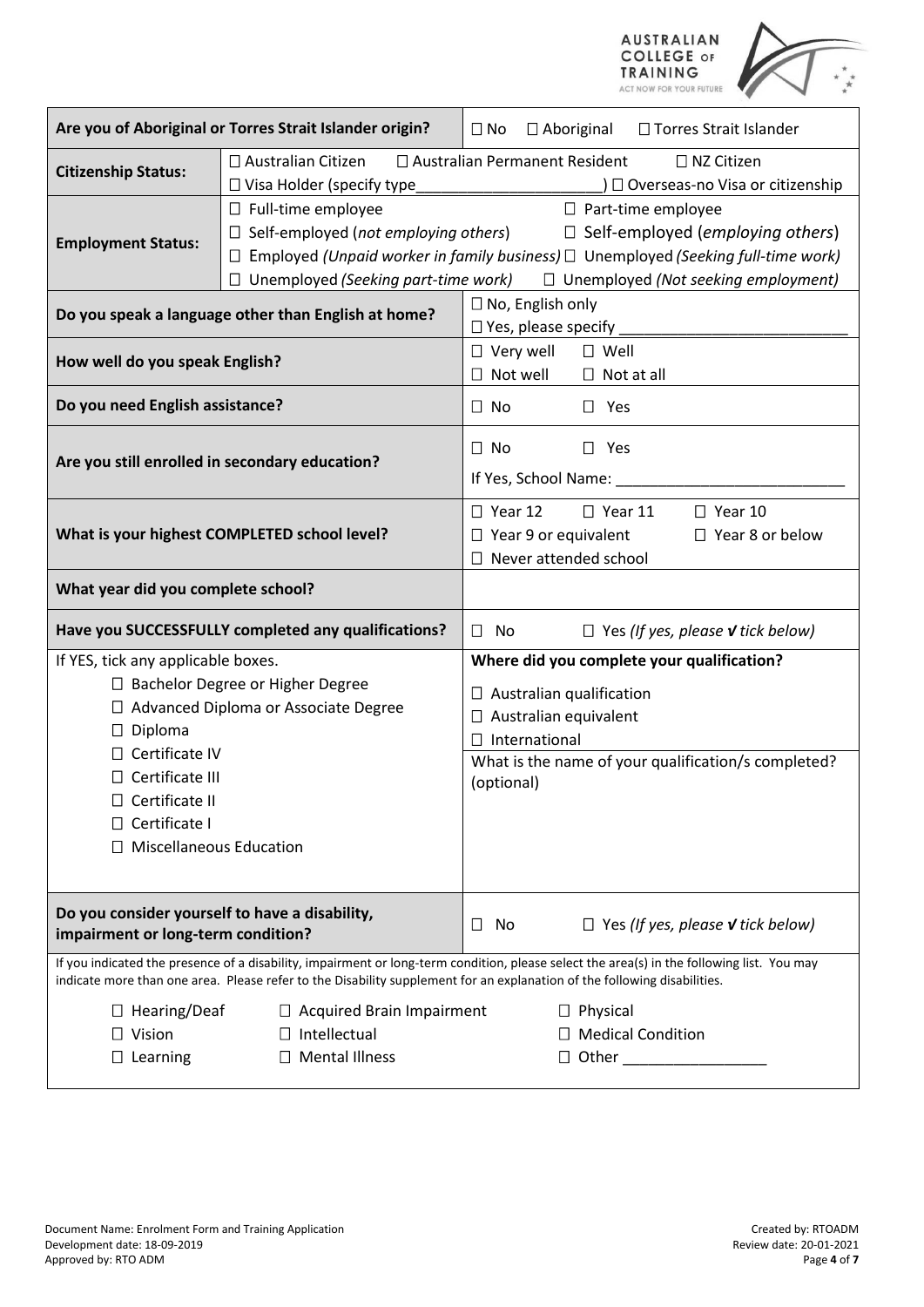# **5. REASON FOR STUDY**



| What is the main study reason?                                                                               | To get a job                                  |
|--------------------------------------------------------------------------------------------------------------|-----------------------------------------------|
| Of the following categories, select the one which BEST<br>describes the main reason you are undertaking this | To develop my existing business               |
|                                                                                                              | $\Box$ To start my own business               |
| course/traineeship/apprenticeship (Tick ONE box only).                                                       | $\Box$ To try for a different career          |
|                                                                                                              | $\Box$ To get a better job/promotion          |
|                                                                                                              | It was a requirement of my job                |
|                                                                                                              | I wanted extra skills for my job              |
|                                                                                                              | $\Box$ To get into another course of study    |
|                                                                                                              | $\Box$ For personal interest/self-development |
|                                                                                                              | To get skills for community/voluntary work    |
|                                                                                                              | Other reasons                                 |

# **6. UNIQUE STUDENT IDENTIFIER (USI)**

From 1 January 2015, Australian College of Training can be prevented from issuing you with a nationally recognised VET qualification or statement of attainment when you complete your course if you do not have a Unique Student Identifier (USI). In addition, we are required to include your USI in the data we submit to NCVER. If you have not yet obtained a USI you can apply for it directly at<https://www.usi.gov.au/students/create-your-usi/> on computer or mobile device.

## **Enter your Unique Student Identifier (USI) (if you already have one)**

You may already have a USI if you have done any nationally recognised training. It is important that you try to find out whether you already have a USI before attempting to create a new one. You should not have more than one USI. To check if you already have a USI, use the 'Forgotten USI' link on the USI website at [https://www.usi.gov.au/faws/i-have-forgotten-my-usi/.](https://www.usi.gov.au/faws/i-have-forgotten-my-usi/)

| Unique Student Identifier (USI): |  |  |  |  |  |  |
|----------------------------------|--|--|--|--|--|--|
|----------------------------------|--|--|--|--|--|--|

## **Application for Unique Student Identifier (USI)**

If you do not already have a USI and you would like Australian College of Training to apply or search for a USI on your behalf you must authorise us to do so and declare that you have read the privacy information at [https://www.usi.gov.au/documents/privacy-notice-when-rto-applies-their-behalf.](https://www.usi.gov.au/documents/privacy-notice-when-rto-applies-their-behalf) You must also provide some additional information as noted at the end of this form so that we can apply or search for a USI on your behalf.

I, (full name) **Example 2** authorise Australian College of Training to apply or search, pursuant to sub-section 9(2) of the Student Identifiers Act 2014, for a USI on my behalf. I have read and I consent to the collection, use and disclosure of my personal information (which may include sensitive information) pursuant to the information detailed a[t https://www.usi.gov.au/documents/privacy-notice](https://www.usi.gov.au/documents/privacy-notice-when-rto-applies-their-behalf)[when-rto-applies-their-behalf.](https://www.usi.gov.au/documents/privacy-notice-when-rto-applies-their-behalf) Applicant Signature:

Parent / Guardian Signature (if under 18):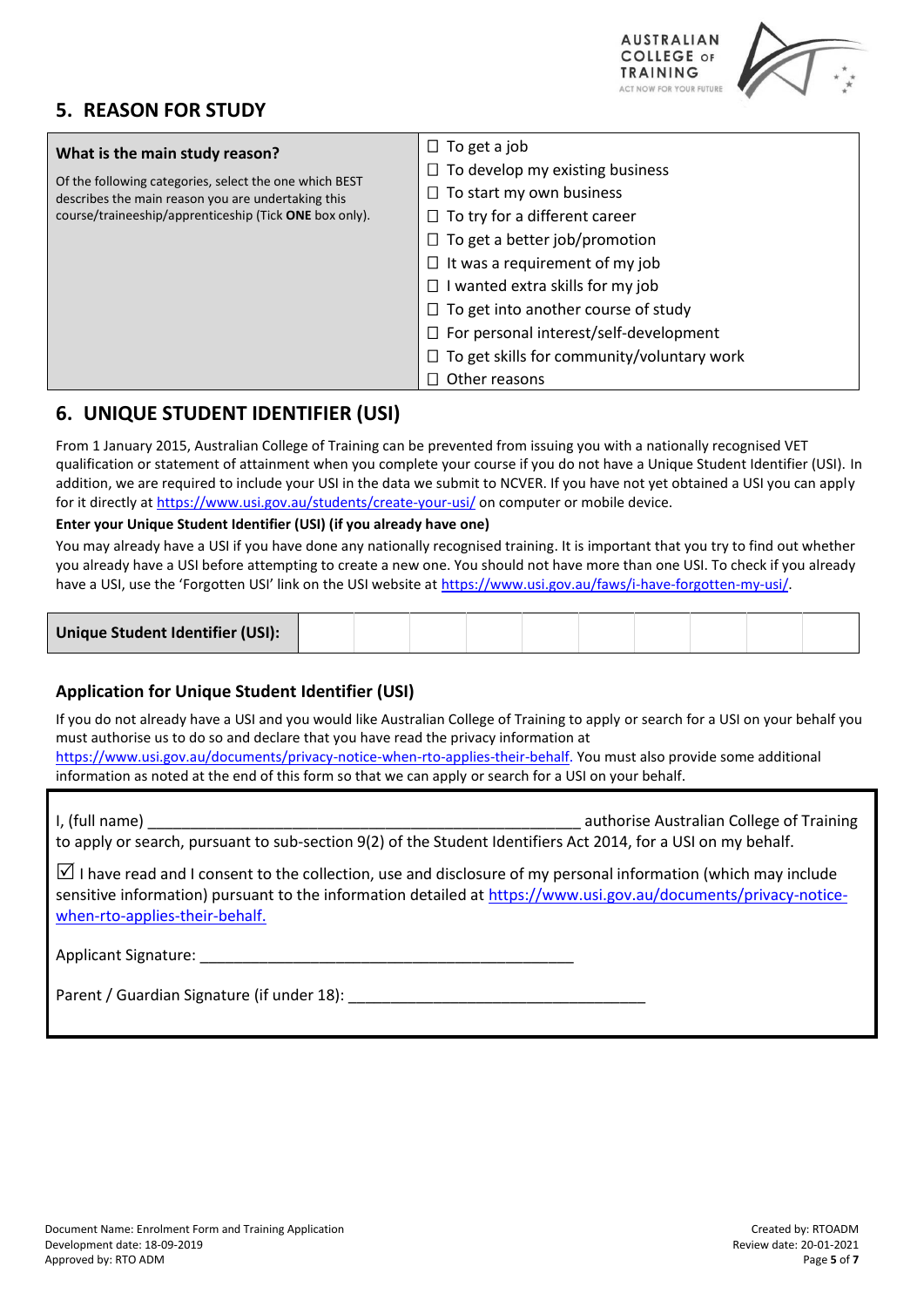

# **7. PROOF OF IDENTIFICATION & RESIDENCY STATUS**

Please provide details for at least **one** of the forms of identity below. Ensure that the name written in 'Personal Details' section is exactly the same as written in the document/s you provide below.

| *Primary ID: (Note: Collect one only. ID must be current at time of enrolment)                                                                                                                                                                                                                                                                                                                                                                                                                                                                                                                                                                                                                                      |                                                                          |                                              |  |  |  |  |  |
|---------------------------------------------------------------------------------------------------------------------------------------------------------------------------------------------------------------------------------------------------------------------------------------------------------------------------------------------------------------------------------------------------------------------------------------------------------------------------------------------------------------------------------------------------------------------------------------------------------------------------------------------------------------------------------------------------------------------|--------------------------------------------------------------------------|----------------------------------------------|--|--|--|--|--|
| □ Australian Driver's licence<br>$\Box$ New Zealand passport                                                                                                                                                                                                                                                                                                                                                                                                                                                                                                                                                                                                                                                        | □ Australian passport<br>□ ImmiCard                                      | $\Box$ Photo card / Photo ID<br>$\Box$ Other |  |  |  |  |  |
|                                                                                                                                                                                                                                                                                                                                                                                                                                                                                                                                                                                                                                                                                                                     |                                                                          |                                              |  |  |  |  |  |
| *Secondary ID: (Note: Collect two only if no primary ID)                                                                                                                                                                                                                                                                                                                                                                                                                                                                                                                                                                                                                                                            |                                                                          |                                              |  |  |  |  |  |
| $\Box$ Australian birth certificate                                                                                                                                                                                                                                                                                                                                                                                                                                                                                                                                                                                                                                                                                 | □ Australian citizenship certificate                                     |                                              |  |  |  |  |  |
| $\square$ Medicare card                                                                                                                                                                                                                                                                                                                                                                                                                                                                                                                                                                                                                                                                                             | □ Private Health Insurance Card                                          |                                              |  |  |  |  |  |
| $\Box$ Healthcare card/Concession $\Box$ Visa documentation (DIAC) $\Box$ Other                                                                                                                                                                                                                                                                                                                                                                                                                                                                                                                                                                                                                                     |                                                                          |                                              |  |  |  |  |  |
| Proof of age (under 18 years): One form of photo identification is required                                                                                                                                                                                                                                                                                                                                                                                                                                                                                                                                                                                                                                         |                                                                          |                                              |  |  |  |  |  |
| $\Box$ Australian birth certificate                                                                                                                                                                                                                                                                                                                                                                                                                                                                                                                                                                                                                                                                                 | $\Box$ Photo card $\Box$ Australian Driver's licence or learner's permit |                                              |  |  |  |  |  |
| $\Box$ Other<br>the control of the control of the control of the                                                                                                                                                                                                                                                                                                                                                                                                                                                                                                                                                                                                                                                    |                                                                          |                                              |  |  |  |  |  |
| If you are NOT an Australian or New Zealand Citizen or permanent resident, please provide your passport and visa<br>conditions at time of enrolment to verify your eligibility to study in Australia.                                                                                                                                                                                                                                                                                                                                                                                                                                                                                                               |                                                                          |                                              |  |  |  |  |  |
| In accordance with section 11 of the Student Identifiers Act 2014, Australian College of Training will securely destroy personal<br>information which we collect from individuals solely for the purpose of applying for a USI on their behalf as soon as<br>practicable after we have made the application or the information is no longer needed for that purpose.                                                                                                                                                                                                                                                                                                                                                |                                                                          |                                              |  |  |  |  |  |
| 8. POTENTIAL FUNDING ELIGIBILITY                                                                                                                                                                                                                                                                                                                                                                                                                                                                                                                                                                                                                                                                                    |                                                                          |                                              |  |  |  |  |  |
| Funding and Privacy statement: Where the application relates to government funded training programs such as<br>apprenticeships, traineeships, equity programs or other government funded programs, or eligibility for concession the data<br>collected in this section assists the College to determine the potential eligibility to participate in the program chosen and if<br>concession is applicable.<br>Please note that until funding has been approved for the learner, no training can commence. The College is not responsible<br>for outcomes of funding applications. If funding is not approved, learners or employers will be offered a fee-for-service cost<br>for the training program applied for. |                                                                          |                                              |  |  |  |  |  |
| $\Box$ Apprenticeship                                                                                                                                                                                                                                                                                                                                                                                                                                                                                                                                                                                                                                                                                               | $\Box$ Traineeship                                                       | $\Box$ Pre- apprenticeship                   |  |  |  |  |  |
| $\Box$ School based apprenticeship                                                                                                                                                                                                                                                                                                                                                                                                                                                                                                                                                                                                                                                                                  | $\Box$ School based traineeship                                          | $\Box$ Participation Program                 |  |  |  |  |  |
| □ New Worker                                                                                                                                                                                                                                                                                                                                                                                                                                                                                                                                                                                                                                                                                                        | $\square$ Existing worker                                                |                                              |  |  |  |  |  |
| $\Box$ PIT funding                                                                                                                                                                                                                                                                                                                                                                                                                                                                                                                                                                                                                                                                                                  | $\Box$ Other $\Box$                                                      |                                              |  |  |  |  |  |
|                                                                                                                                                                                                                                                                                                                                                                                                                                                                                                                                                                                                                                                                                                                     |                                                                          |                                              |  |  |  |  |  |
| No funding (if recognition is sought, attach Recognition Application form)<br>$\Box$ Fee for service<br>$\Box$ Recognition of Prior Learning (RPL)<br>$\Box$ National recognition (CT)                                                                                                                                                                                                                                                                                                                                                                                                                                                                                                                              |                                                                          |                                              |  |  |  |  |  |
| Concession: Does the learner have a valid concession card?<br>$\Box$ Yes (proof attached) $\Box$ No                                                                                                                                                                                                                                                                                                                                                                                                                                                                                                                                                                                                                 |                                                                          |                                              |  |  |  |  |  |
|                                                                                                                                                                                                                                                                                                                                                                                                                                                                                                                                                                                                                                                                                                                     |                                                                          |                                              |  |  |  |  |  |
|                                                                                                                                                                                                                                                                                                                                                                                                                                                                                                                                                                                                                                                                                                                     |                                                                          | Category of concession: _________            |  |  |  |  |  |
| For school leavers only: Is the learner under the <i>compulsory education period</i> ? $\square$ Yes $\square$ No<br>If yes, what was the last school the learner attended? please specify _____________________________                                                                                                                                                                                                                                                                                                                                                                                                                                                                                            |                                                                          |                                              |  |  |  |  |  |
| For SBT/SBA: Has an ETES form been received from AAC or school? $\Box$ Yes (proof attached) $\Box$ No                                                                                                                                                                                                                                                                                                                                                                                                                                                                                                                                                                                                               |                                                                          |                                              |  |  |  |  |  |